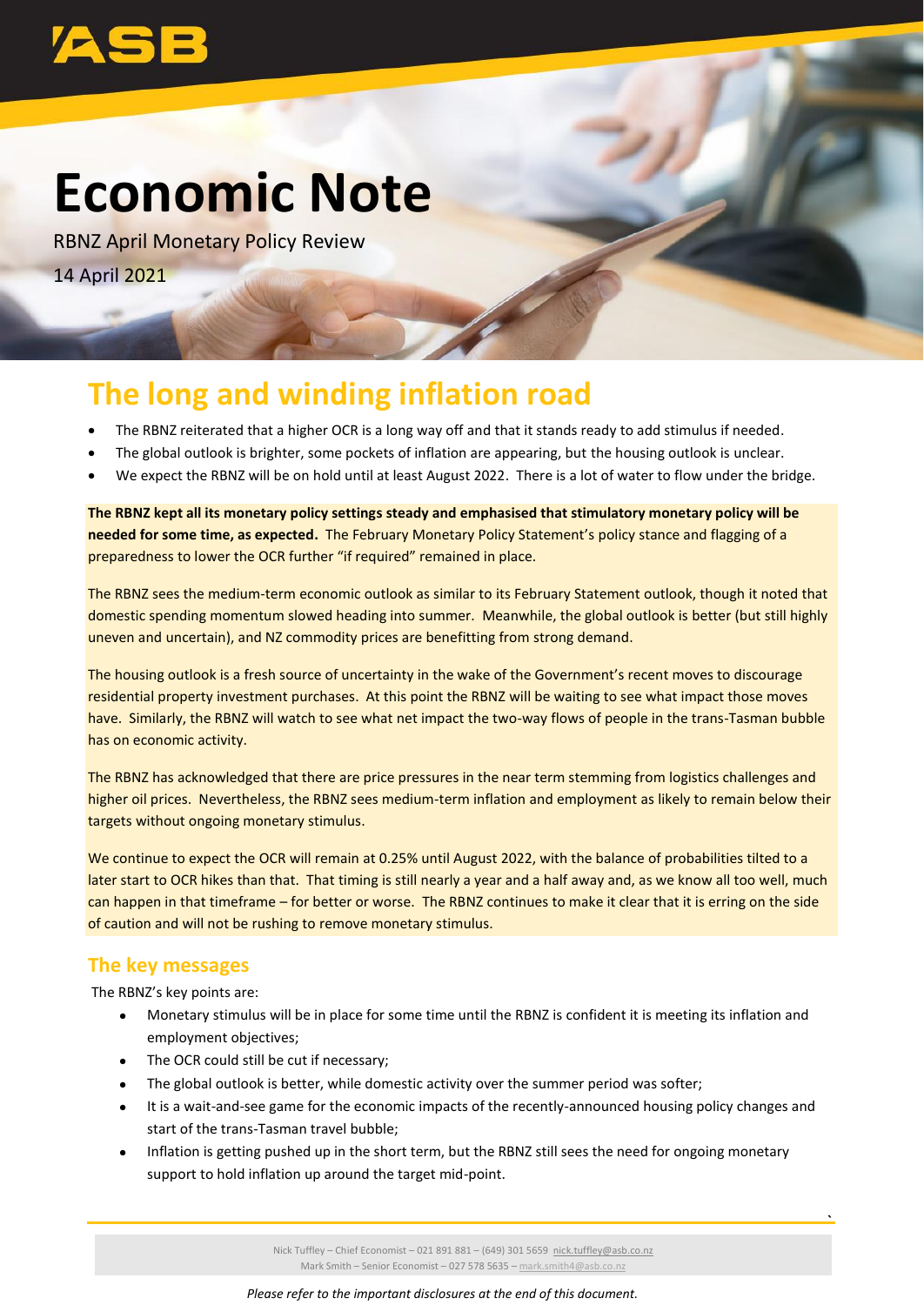Put simply, there is nothing that has happened since February that has changed the RBNZ's view of the economic and monetary policy outlook, with the travel bubble and housing changes something to wait to gauge their significance. Indeed, the RBNZ is of the view that the medium-term outlook for growth is broadly similar to the scenario presented in the February *Statement*.

#### **Looking through cost-push inflation and focusing on the medium-term**

Although the economy is likely to have a patchy performance this year, some bubbles of inflation pressure are becoming evident. Global disruption to production and shipping have increased importation costs and restricted the

availability of finished goods and materials. Oil prices have lifted on global optimism (and anticipation of higher energy demand). Furthermore, pockets of skill shortages are emerging, which are likely to squeeze wages higher. In addition, the minimum wage has gone up again. We see annual inflation spiking to 2.6% in mid-2021, and trending at or above 2% thereafter.

For the time being, we expect the RBNZ will look through the shortterm squeeze on prices, particularly as the underlying trend for economic activity this year appears pretty flat. However, there is the risk that inflation pressures continue to build. We, and the RBNZ will be keeping close tabs on wider inflation indicators, including inflation expectations (that are currently "at or below the 2% target midpoint") to determine how sustainable inflationary pressures will be.



Source: Macrobond, ASB

Employment is also deemed to be below its maximum sustainable level, with uneven outcomes across the economy, with some firms having difficulty finding skilled labour because of border restrictions and skills mismatches. Employment is only expected to increase gradually over the medium term, necessitating continued policy support.

### **The housing elephant to address**

For the RBNZ, the recent strength of house prices has escalated from merely being an influence on the economic outlook. High house prices have become a financial stability concern. They have also prompted the Government to draw the RBNZ into helping achieve the Government's housing policy objectives (which are to "support more sustainable house prices, including by dampening investor demand for existing housing stock, which would improve affordability for first-home buyers"). Much of what the RBNZ will actively do in response to high house prices is likely to fall into the financial stability realm and may extend to restrictions on interest-only loans to residential property investors or use of debt-to-income limits. We await the May Financial Stability Report with interest.

From the narrower monetary policy perspective, the Government's recent investor-focused measures will have altered the outlook for house prices, cooling the market quicker with potential flow-on impacts to consumer spending and construction activity. But, with the housing policy changes only just announced and with no public Regulatory Impact Assessment of the most material change (removing interest expense deductibility), the RBNZ is taking a waitand-see approach. Our own forecast changes essentially brought our house price outlook roughly back in line with the RBNZ's February forecast, which itself looked like it was well undercooking the hot market up until the Government's policy announcement. So, the RBNZ may not need to adjust its own house price and economic view that much. That outlook will be more firmed up for the fuller Monetary Policy Statement for release on 26 May.

### **LSAP and FLP important parts of RBNZ policy**

The RBNZ repeated the pledge to target up to \$100bn of asset purchases under the LSASP programme by June 2022. Importantly, the RBNZ retained the flexibility in the timing of weekly asset purchases, with staff continuing to adjust purchases after considering 'market functioning'. The RBNZ has slowed the pace of weekly asset purchases (at just over \$400m), although purchases remain above the (trimmed down) weekly bond tender (around \$300m). We expect